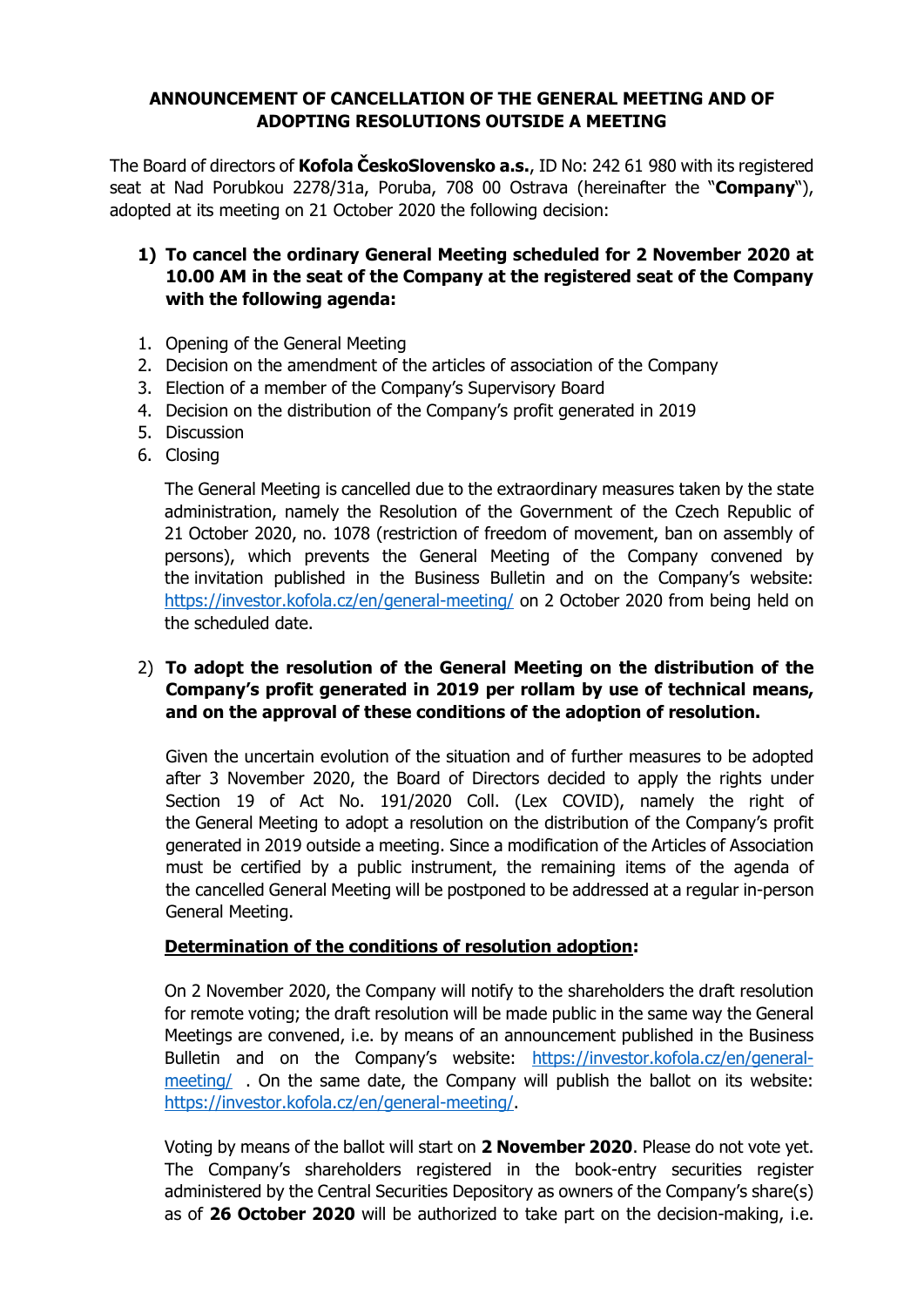vote. The ballots must be delivered within 15 days. The deadline for the delivery of the ballots is **18 November 2020**.

Ballots can be sent by mail to the registered seat of the Company; by electronic message to the Company's databox ID: da4j73b; or by e-mail at [valnahromada@kofola.cz.](mailto:valnahromada@kofola.cz) The signature on the ballot must be notarized. A ballot e-mailed at the above-stated address must bear an electronic signature of a person entitled to sign the ballot. If the ballot is sent from a shareholder's databox, a simple electronic copy of the ballot is sufficient (the signature on the ballot does not have to be notarized and the electronic copy does not have to bear a guaranteed electronic signature). If the ballot is signed by a shareholder's representative, the ballot must be accompanied by a power of attorney signed by the shareholder (if the shareholder is a natural person) or by a person authorized to act on behalf of the shareholder (if the shareholder is a legal entity). A power of attorney is not required if a shareholder is represented by a manager registered in the investment instruments register or by another person authorized to exercise rights related to the share as certified by an entry in the register; the authorization of these persons is proved by the extract from the investment instruments register arranged for by the Company. Signatures on the power of attorney must be notarized. If the ballot is sent in electronic form (i.e. to the data box or by e-mail), the power of attorney must be converted from paper form to electronic form by means of authorized document conversion.

The Company hereby informs the shareholders that to grant a power of attorney, they can use the form published on the Company's website: <https://investor.kofola.cz/en/general-meeting/> from the day of publication of this announcement to the expiry of the ballot delivery period. Everybody has the right to ask for the delivery of the power of attorney form at their own risk and at their cost in paper form (the request must be sent to the Company's registered seat) or in electronic form at [valnahromada@kofola.cz.](mailto:valnahromada@kofola.cz) The Company will receive notifications of granting the power of attorney by shareholders as well as revocation of powers of attorney in electronic form at [valnahromada@kofola.cz.](mailto:valnahromada@kofola.cz) The notifications must bear a guaranteed electronic signature based on a qualified certificate issued by an accredited provider of certification services. Details on delivery of notifications of granting or revoking the powers of attorney and on requirements concerning the content of the notifications are set out by the Board of Directors at [https://investor.kofola.cz/en/general-meeting/.](https://investor.kofola.cz/en/general-meeting/)

A shareholder that is a legal entity shall submit an original or a certified copy of a registry extract or another reliable document that proves the existence of the shareholder and the authorization of the authorized person(s) to sign the correspondence ballot in the name of the shareholder, or to sign the power of attorney based on which the ballot was signed by a representative. If these documents are issued in a language other than Czech or English, an official translation of the documents or their necessary parts into Czech or English must be attached. These documents shall not be older than three (3) months.

The ballots will be issued in forms enabling to vote in favour or against the draft resolutions. If a shareholder fails to deliver their ballot to the Company, the shareholder is presumed to vote against the proposal. The cast ballots (votes) cannot be changed or withdrawn.

The shareholders are entitled to require and obtain explanations from the Company on matters concerning the Company or entities controlled by the Company, provided that